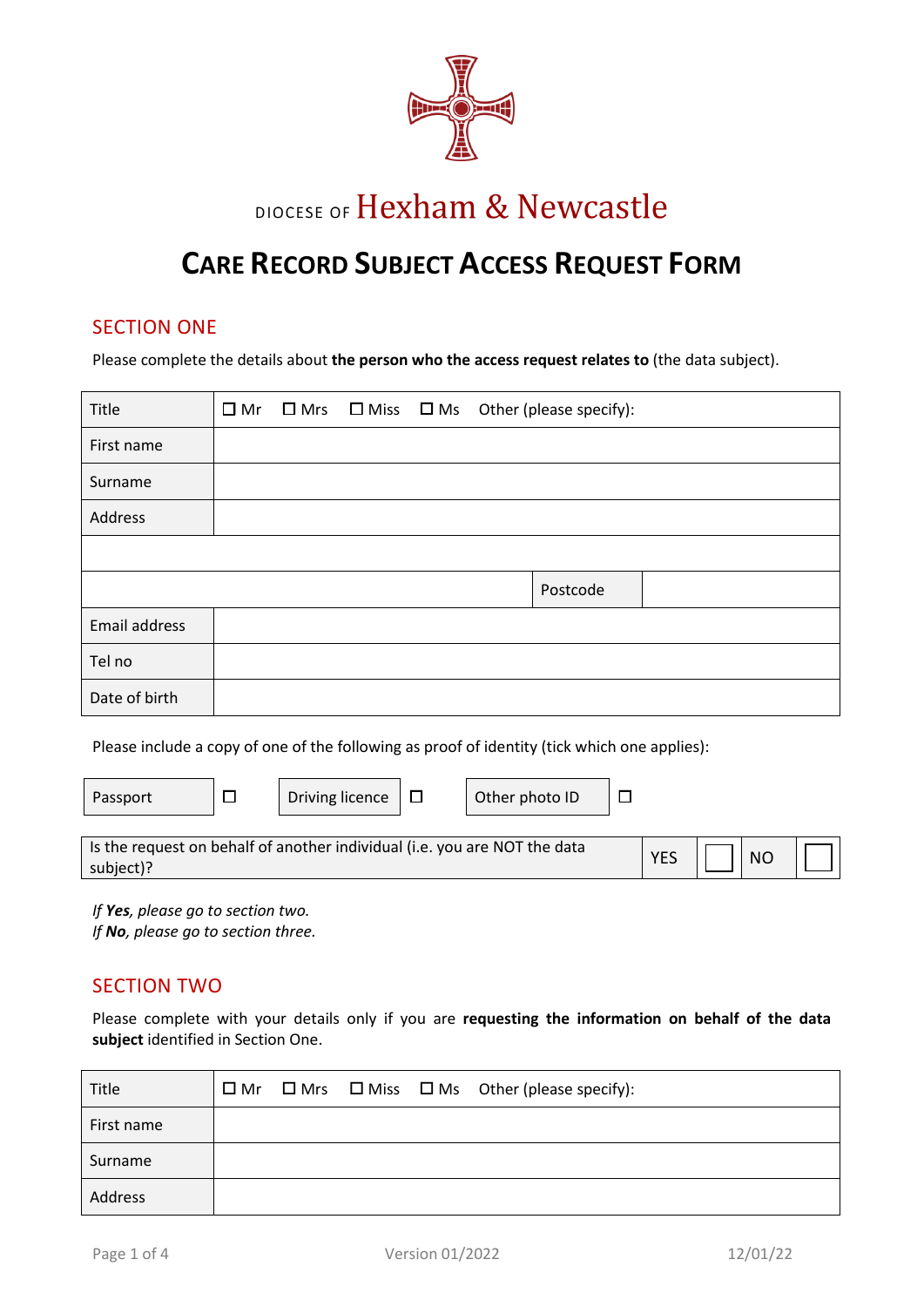|               | Postcode |
|---------------|----------|
| Email address |          |
| Tel no        |          |

Please include a copy of one of the following as proof of your identity (tick which one applies):

| Driving licence | Other photo ID | П. |
|-----------------|----------------|----|
|                 |                |    |

Please indicate in what capacity you are acting on behalf of the data subject and provide evidence (tick which one applies):

| Signed letter of authority from the data subject |  |
|--------------------------------------------------|--|
| Lasting power of attorney                        |  |
| Parent/guardian of data subject (child below 12) |  |
| Other (please specify below)                     |  |

## SECTION THREE

Please provide us with further information to help us identify the information you require.

#### **Details at the time of going into care**

| First name         |          |  |
|--------------------|----------|--|
| Surname            |          |  |
| Address (if known) |          |  |
|                    |          |  |
|                    | Postcode |  |

If you have changed your name, please provide evidence of this in the form of a copy of an adoption certificate, marriage certificate or deed poll document.

#### **Approximate dates in care:**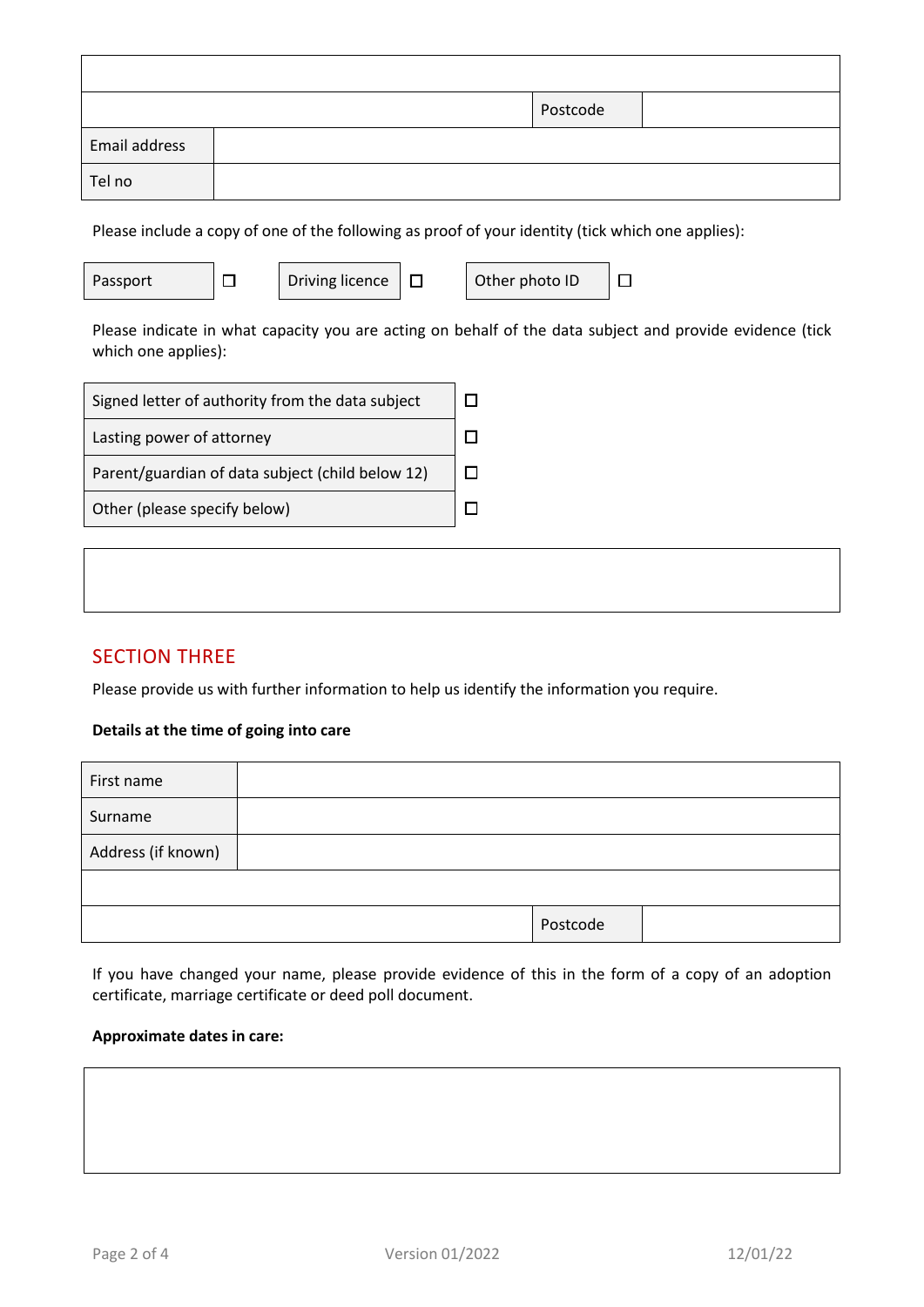#### **Details of family members**

If you were in care with other family members, it is likely that you will share a family file with them. This usually means that there is third party data held in the file about other family members. Under data protection regulations, you are not able to access any information about third parties unless they provide written consent and proof of identity.

#### **Names and dates of birth of parents (if known)**

| Mother's name |  |
|---------------|--|
| Date of birth |  |
| Father's name |  |
| Date of birth |  |

#### **Names and dates of birth of siblings (if known)**

| Name          |  |
|---------------|--|
| Date of birth |  |
| Name          |  |
| Date of birth |  |
| Name          |  |
| Date of birth |  |
| Name          |  |
| Date of birth |  |

Please use the section below to give any additional details about the information you are requesting that may help us: